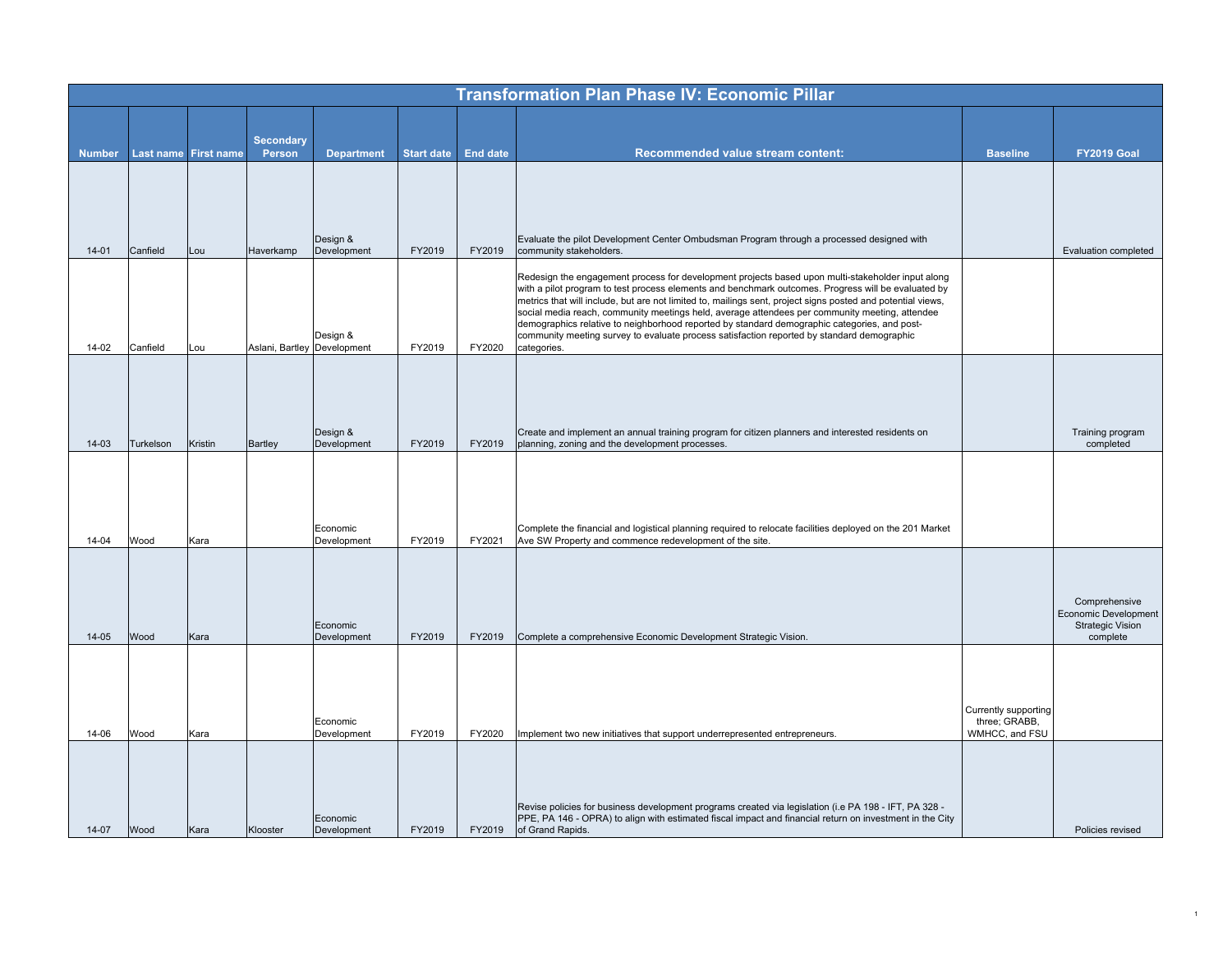|               |          |                      |                            |                                         |                   |                 | <b>Transformation Plan Phase IV: Economic Pillar</b>                                                                                                                                                                  |                  |                                                 |
|---------------|----------|----------------------|----------------------------|-----------------------------------------|-------------------|-----------------|-----------------------------------------------------------------------------------------------------------------------------------------------------------------------------------------------------------------------|------------------|-------------------------------------------------|
|               |          |                      |                            |                                         |                   |                 |                                                                                                                                                                                                                       |                  |                                                 |
| <b>Number</b> |          | Last name First name | <b>Secondary</b><br>Person | <b>Department</b>                       | <b>Start date</b> | <b>End date</b> | Recommended value stream content:                                                                                                                                                                                     | <b>Baseline</b>  | <b>FY2019 Goal</b>                              |
|               |          |                      |                            |                                         |                   |                 |                                                                                                                                                                                                                       |                  |                                                 |
|               |          |                      |                            |                                         |                   |                 |                                                                                                                                                                                                                       |                  |                                                 |
|               |          |                      |                            |                                         |                   |                 |                                                                                                                                                                                                                       |                  |                                                 |
|               |          |                      |                            | Economic                                |                   |                 | Aspire to achieve 22% MLBE participation in projects supported by City's economic development                                                                                                                         |                  | Achieve 10% MLBE                                |
| 14-08         | Wood     | Kara                 | Klooster                   | Development                             | FY2019            | FY2021          | incentive programs.                                                                                                                                                                                                   |                  | participation                                   |
|               |          |                      |                            |                                         |                   |                 |                                                                                                                                                                                                                       |                  |                                                 |
|               |          |                      |                            |                                         |                   |                 |                                                                                                                                                                                                                       |                  | Identify two new                                |
|               |          |                      |                            | Economic                                |                   |                 | Identify two new financing structures that can support mixed-income development projects and complete                                                                                                                 |                  | financing structures to<br>support mixed-income |
| 14-09         | Wood     | Kara                 | Klooster                   | Development                             | FY2019            | FY2021          | at least two projects using those structures.                                                                                                                                                                         |                  | development projects                            |
|               |          |                      |                            |                                         |                   |                 |                                                                                                                                                                                                                       |                  |                                                 |
|               |          |                      |                            |                                         |                   |                 |                                                                                                                                                                                                                       |                  |                                                 |
|               |          |                      |                            | Economic                                |                   |                 | Review SmartZone strategic priorities with SmartZone board using the Racial Equity Tool Kit. Identify and<br>invest in two initiatives that support the SmartZone Local Development Finance Authority's strategic     |                  |                                                 |
| $14 - 10$     | Wood     | Kara                 |                            | Development                             | FY2019            | FY2021          | priorities that Ensure Equitable Outcomes.                                                                                                                                                                            |                  |                                                 |
|               |          |                      |                            |                                         |                   |                 |                                                                                                                                                                                                                       |                  |                                                 |
|               |          |                      |                            |                                         |                   |                 |                                                                                                                                                                                                                       |                  |                                                 |
|               |          |                      |                            | Economic                                |                   |                 |                                                                                                                                                                                                                       |                  |                                                 |
| $14 - 11$     | Wood     | Kara                 | Kitavi                     | Development                             | FY2019            | FY2020          | Complete the South Division/Grandville CID's Tax Increment Financing and Development Plan.                                                                                                                            |                  |                                                 |
|               |          |                      |                            |                                         |                   |                 |                                                                                                                                                                                                                       |                  |                                                 |
|               |          |                      |                            |                                         |                   |                 | In partnership with Economic Development, evaluate economic incentives and identify where                                                                                                                             |                  |                                                 |
|               |          |                      |                            |                                         |                   |                 | environmental sustainability (ex. LEED, green space, etc.) has been included and propose the inclusion c<br>environmental sustainability into existing incentives (economic development tools) or the creation of new |                  |                                                 |
| $14 - 12$     | Sutter   | Alison               | Klooster                   | Executive                               | FY2019            | FY2021          | incentives/tools.                                                                                                                                                                                                     |                  |                                                 |
|               |          |                      |                            |                                         |                   |                 |                                                                                                                                                                                                                       |                  |                                                 |
|               |          |                      |                            |                                         |                   |                 |                                                                                                                                                                                                                       |                  |                                                 |
|               |          |                      |                            | <b>Human Resources</b><br>Diversity and |                   |                 | Increase use of City-related incentives by 20% for contractors who employ and/or offer pre-apprenticeship                                                                                                             |                  |                                                 |
| $14 - 13$     | Caudill  | Patti                |                            | Inclusion                               | FY2019            | FY2021          | or apprenticeship programs to students 15-24 from community programs.                                                                                                                                                 | 0%               | 20%                                             |
|               |          |                      |                            |                                         |                   |                 |                                                                                                                                                                                                                       |                  |                                                 |
|               |          |                      |                            |                                         |                   |                 |                                                                                                                                                                                                                       |                  |                                                 |
|               |          |                      |                            | Our Community's                         |                   |                 | Increase the number of City departments hiring LEAD graduates as permanent unsubsidized full time job                                                                                                                 |                  |                                                 |
| $14 - 14$     | Heemstra | Lynn                 | Foster                     | Children                                | FY2019            | FY2021          | placements by 30%.                                                                                                                                                                                                    | 4 full-time jobs |                                                 |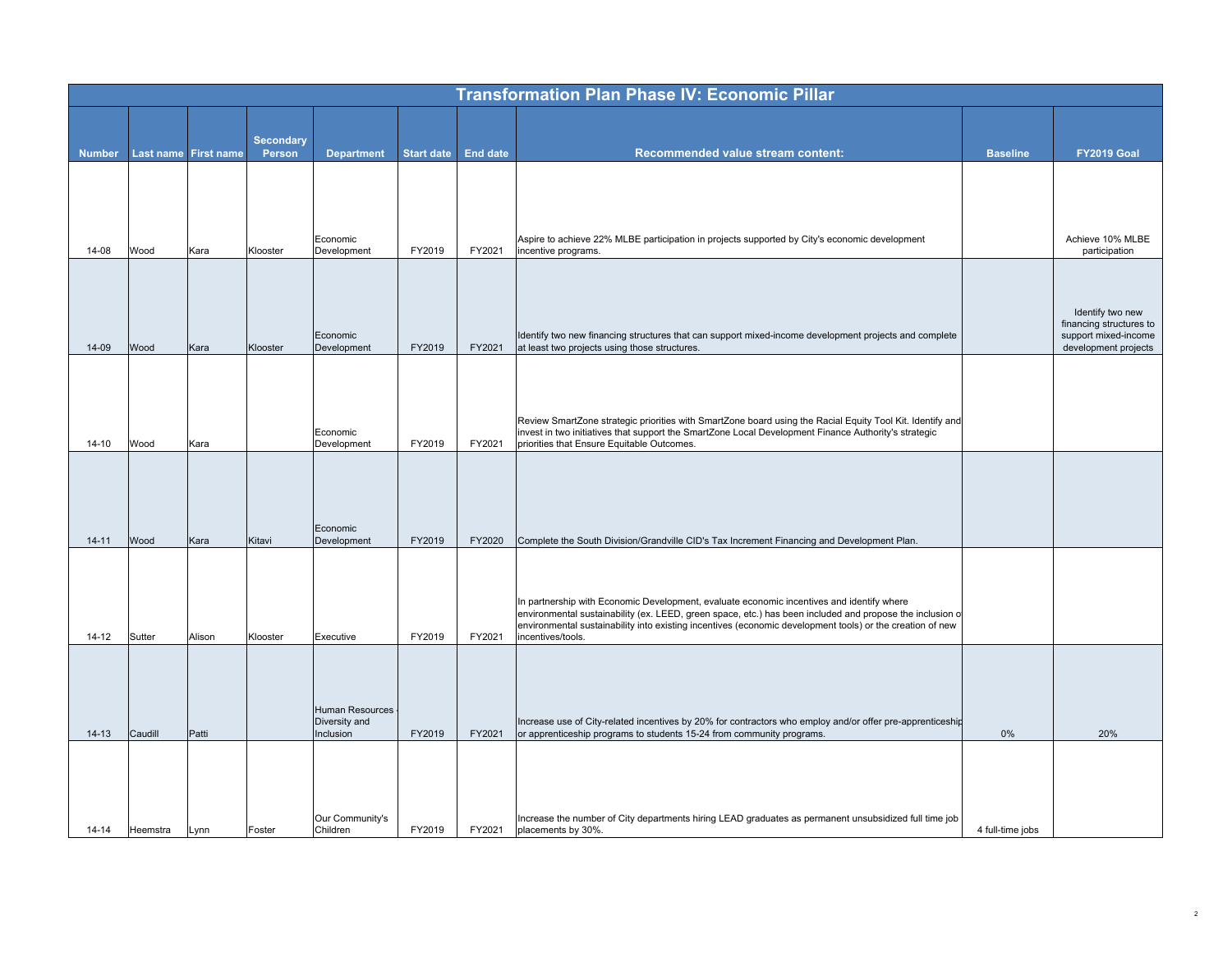|               |          |                      |                            |                             |            |                 | <b>Transformation Plan Phase IV: Economic Pillar</b>                                                        |                  |             |
|---------------|----------|----------------------|----------------------------|-----------------------------|------------|-----------------|-------------------------------------------------------------------------------------------------------------|------------------|-------------|
| <b>Number</b> |          | Last name First name | Secondary<br><b>Person</b> | <b>Department</b>           | Start date | <b>End date</b> | Recommended value stream content:                                                                           | <b>Baseline</b>  | FY2019 Goal |
|               |          |                      |                            |                             |            |                 |                                                                                                             |                  |             |
| $14 - 15$     | Heemstra | Lynn                 | Foster                     | Our Community's<br>Children | FY2019     | FY2021          | Increase the number of LEAD graduates age 18 to 24 who receive permanent unsubsidized employment<br>by 50%. | 4 full-time jobs |             |
|               |          |                      |                            | Our Community's             |            |                 |                                                                                                             |                  |             |
| $14 - 16$     | Heemstra | Lynn                 |                            | Children                    | FY2019     | FY2021          | Increase the number of businesses participating in the Mayor's 100 from 71 to 100.                          | 71               | 85          |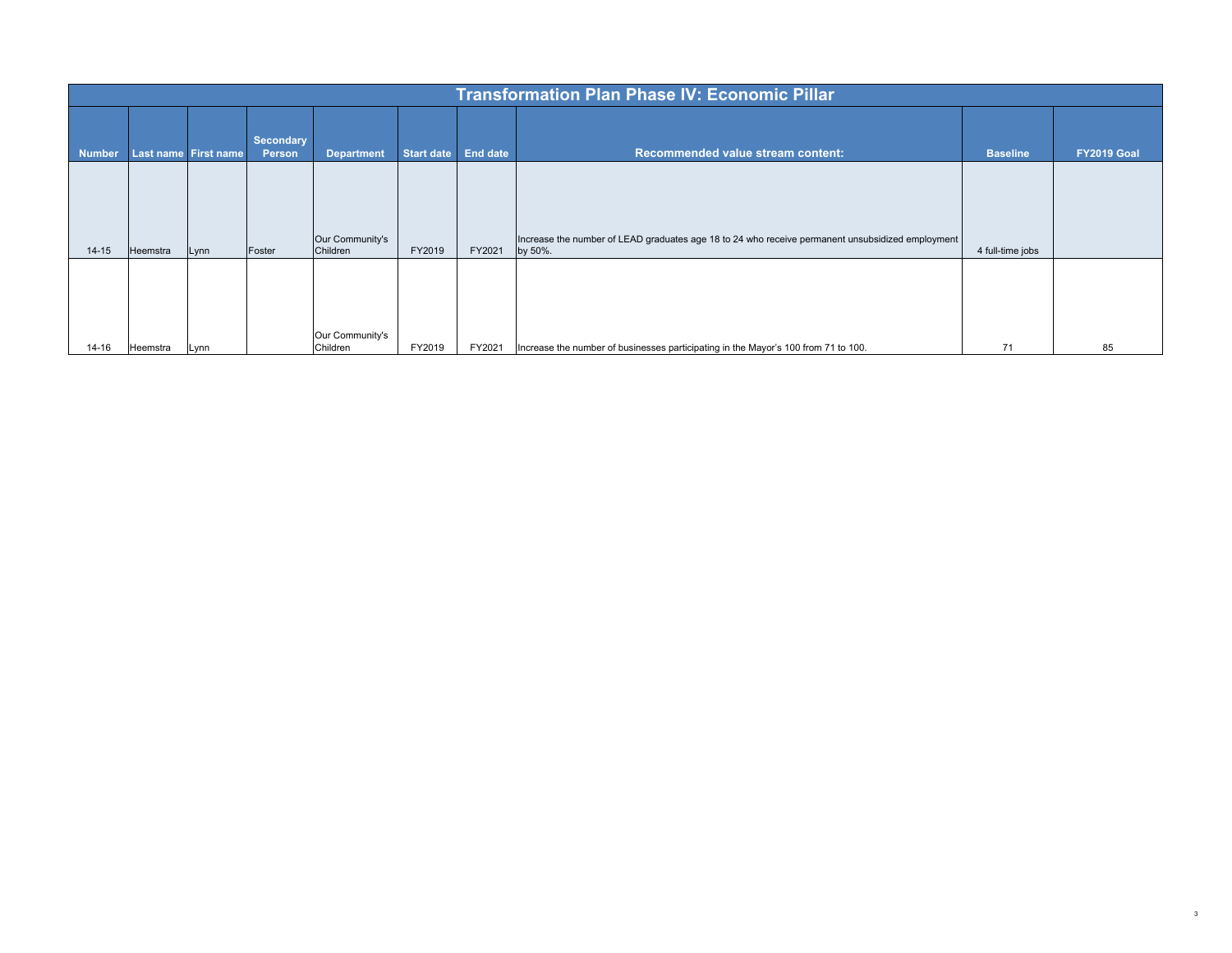|               |                         |                   |                            |                               |                   |                 | <b>Transformation Plan Phase IV: Social Pillar</b>                                                                                                                                                                                                                                                                                                  |                                                |                                                                                                                                                             |
|---------------|-------------------------|-------------------|----------------------------|-------------------------------|-------------------|-----------------|-----------------------------------------------------------------------------------------------------------------------------------------------------------------------------------------------------------------------------------------------------------------------------------------------------------------------------------------------------|------------------------------------------------|-------------------------------------------------------------------------------------------------------------------------------------------------------------|
| <b>Number</b> | Last name               | <b>First name</b> | <b>Secondary</b><br>Person | <b>Department</b>             | <b>Start date</b> | <b>End date</b> | Recommended value stream content:                                                                                                                                                                                                                                                                                                                   | <b>Baseline</b>                                | <b>FY2019 Goal</b>                                                                                                                                          |
| $15 - 01$     | Hondorp                 | Joel              | <b>Kvamme</b>              | <b>City Clerk</b>             | FY2019            | FY2021          | Increase voter turnout by 10% in pilot area (precincts 16, 18, and 67) through community outreach and<br>voter information sessions and determine feasibility of creating a program to increase voter turnout<br>throughout the City's 77 precincts.                                                                                                | 43.96% turnout in<br>the Nov. 2016<br>election |                                                                                                                                                             |
| $15-02$       | Hondorp                 | Joel              | Kvamme                     | <b>City Clerk</b>             | FY2019            | FY2021          | Provide support to liaisons, City Commissioners, the Mayor and City Manager in their recruitment efforts<br>to support the Committee on Appointment objectives to increase diversity and inclusion of boards and<br>commission. Report demographics (race, ethnicity, disability, gender and age) of boards and commission<br>on a quarterly basis. |                                                | Create quarterly reports                                                                                                                                    |
| $15-03$       | Snow-<br><b>Buckner</b> | Amy               |                            | Glover, Schulz Communications | FY2019            | FY2019          | Through a Bloomberg Philanthropies Mayors Challenge grant, elevate the voices of neighborhoods and<br>businesses in policy decisions through enhanced communications, community engagement and data<br>collection, including the creation of publically accessible dashboards.                                                                      |                                                | Three engagement<br>opportunities held-- one<br>in each ward -- and<br>create a dashboard with<br>data from these<br>opportunities on the<br>City's website |
| $15 - 04$     | <b>Bohatch</b>          | Connie            | Schaafsma                  | Community<br>Development      | FY2019            | FY2021          | Develop methods for increasing the number of vacant homes that get re-occupied and vacant properties<br>put into productive housing uses.                                                                                                                                                                                                           |                                                |                                                                                                                                                             |
| $15 - 05$     | <b>Bohatch</b>          | Connie            | Schulz, Wood Development   | Community                     | FY2019            | FY2020          | Finalize and implement recommendations of the Housing NOW! policy package. Monitor and publically<br>report on the results periodically.                                                                                                                                                                                                            |                                                |                                                                                                                                                             |
| 15-06         | <b>Bohatch</b>          | Connie            |                            | Community<br>Development      | FY2019            | FY2020          | Create a strategy to reduce negative impacts and unintended consequences of complaint based code<br>compliance.                                                                                                                                                                                                                                     |                                                |                                                                                                                                                             |
| $15-07$       | Bohatch                 | Connie            | Banchoff                   | Community<br>Development      | FY2019            | FY2021          | Actively engage in helping produce the City-based outcomes established by the Coalition to End<br>Homelessness and Emergency Needs Task Force.                                                                                                                                                                                                      |                                                |                                                                                                                                                             |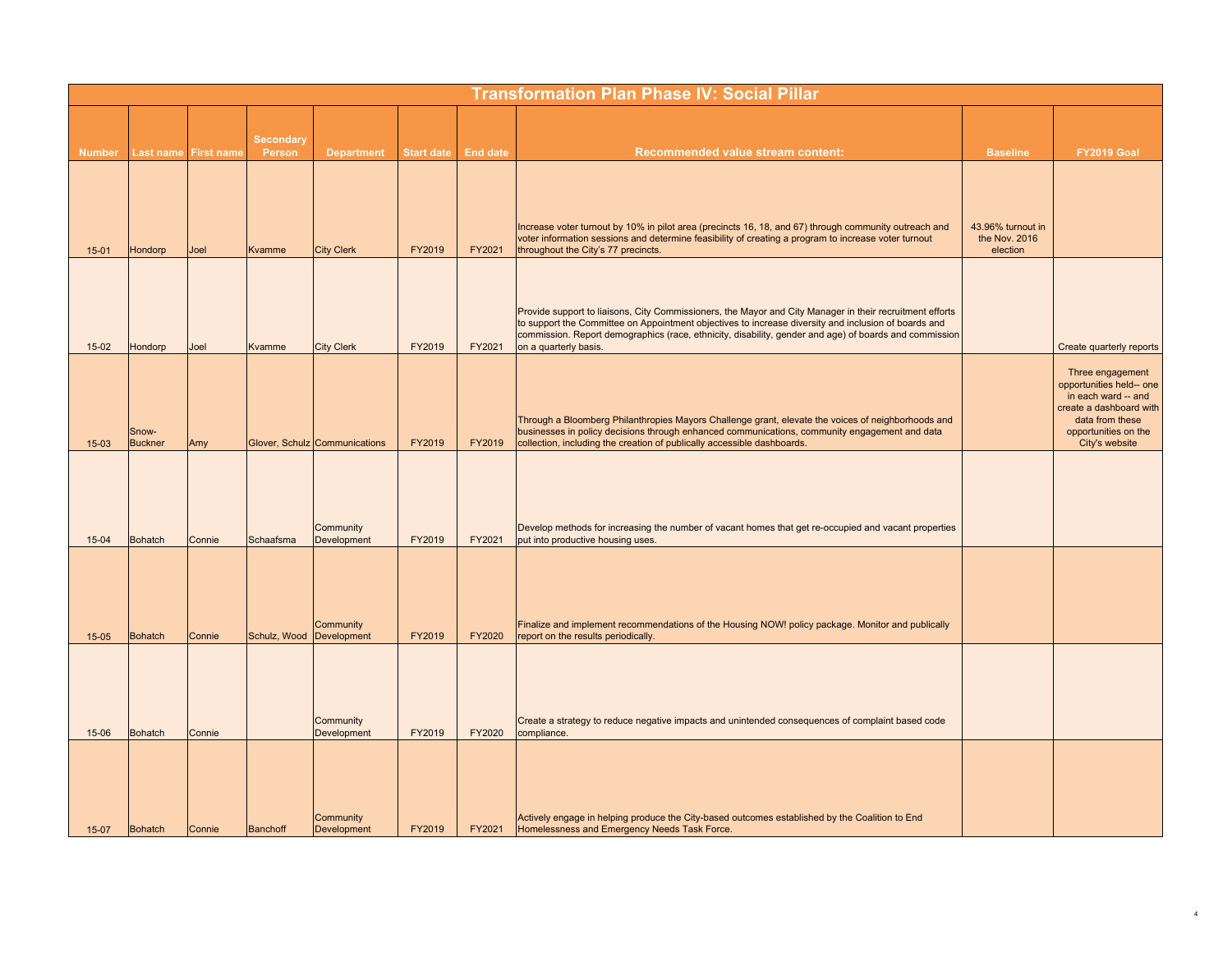|               |         |                      |                                 |                         |                   |                 | <b>Transformation Plan Phase IV: Social Pillar</b>                                                                                                                                                                                                                                                               |                 |                                               |
|---------------|---------|----------------------|---------------------------------|-------------------------|-------------------|-----------------|------------------------------------------------------------------------------------------------------------------------------------------------------------------------------------------------------------------------------------------------------------------------------------------------------------------|-----------------|-----------------------------------------------|
|               |         |                      | <b>Secondary</b>                |                         |                   |                 |                                                                                                                                                                                                                                                                                                                  |                 |                                               |
| <b>Number</b> |         | Last name First name | Person                          | <b>Department</b>       | <b>Start date</b> | <b>End date</b> | <b>Recommended value stream content:</b>                                                                                                                                                                                                                                                                         | <b>Baseline</b> | FY2019 Goal                                   |
| $15-08$       | Magaluk | Courtney             | Aslani                          | Design &<br>Development | FY2019            | FY2020          | Implement the reccommendations of the Heartside Quality of Life Plan, Southtown Area Specific Plan,<br>and the South Division Corridor Area Specific Plan.                                                                                                                                                       |                 |                                               |
| 15-09         | Schulz  | Suzanne              | Magaluk                         | Design &<br>Development | FY2019            | FY2021          | Complete Pre-Planning for the Update of the City Master Plan, including completion of a preliminary<br>scope of work, formation of a Steering Committee, and fundraising efforts, and initiate a community based<br>Master Plan process.                                                                         |                 |                                               |
| $15 - 10$     | Wood    | Courtney             | Steffen                         | Design &<br>Development | FY2019            | FY2021          | Achieve Age-Friendly designation by World Health Organization and AARP.                                                                                                                                                                                                                                          |                 |                                               |
| $15 - 11$     | Kitavi  | Kyama                | Stout, Wood                     | Economic<br>Development | FY2019            | FY2021          | Build connectivity between residents and business districts, CIDs and BIDs. Track and report on number<br>of residents engaging with business districts and subcommittees of CIDs and BIDs.                                                                                                                      |                 |                                               |
| $15 - 12$     | Wood    | Jessica              | DeLong                          | Economic<br>Development | FY2019            | FY2019          | Complete the formation of an Affordable Housing Fund and facilitate its operation.                                                                                                                                                                                                                               |                 | Form the Fund and<br>facilitate its operation |
| $15 - 13$     | Wood    | Kara                 | Schulz,<br>Bohatch,<br>Naramore | Economic<br>Development | FY2019            | FY2020          | Ensure equitable outcomes by completing an evaluation of transportation, housing and employment data<br>to determine geographic priorities for various types of City investments through economic development<br>programs, including a guide for redevelopment incentives available in the City of Grand Rapids. |                 |                                               |
| $15 - 14$     | Cain    | Asante               |                                 | Executive               | FY2019            | FY2020          | Facilitate at least 2 public safety trainings annually in 49507 or neighborhoods of focus through SAFE.                                                                                                                                                                                                          |                 |                                               |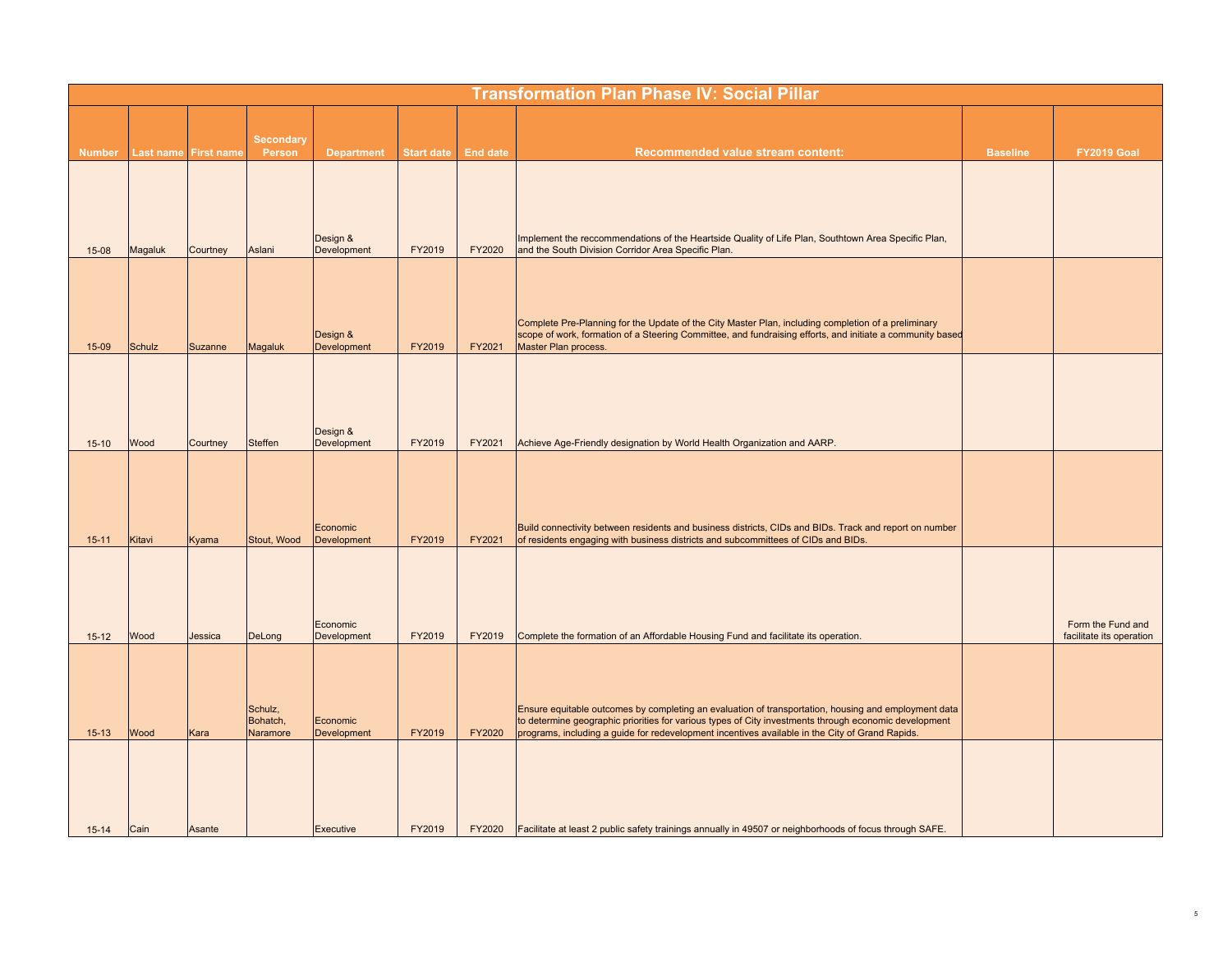|               |              |                      |                                |                   |                   |                 | <b>Transformation Plan Phase IV: Social Pillar</b>                                                                                                                                             |                 |                    |
|---------------|--------------|----------------------|--------------------------------|-------------------|-------------------|-----------------|------------------------------------------------------------------------------------------------------------------------------------------------------------------------------------------------|-----------------|--------------------|
|               |              |                      |                                |                   |                   |                 |                                                                                                                                                                                                |                 |                    |
| <b>Number</b> |              | Last name First name | <b>Secondary</b><br>Person     | <b>Department</b> | <b>Start date</b> | <b>End date</b> | Recommended value stream content:                                                                                                                                                              | <b>Baseline</b> | <b>FY2019 Goal</b> |
|               |              |                      |                                |                   |                   |                 |                                                                                                                                                                                                |                 |                    |
|               |              |                      |                                |                   |                   |                 |                                                                                                                                                                                                |                 |                    |
| $15 - 15$     | Cain         | Asante               |                                | Executive         | FY2019            | FY2021          | Formalize procedures of the SAFE Taskforce while implementing at least 2 Pitch and Highlight Nights and<br>2 RFP's to reduce violence in our community annually.                               |                 |                    |
|               |              |                      |                                |                   |                   |                 |                                                                                                                                                                                                |                 |                    |
|               |              |                      |                                |                   |                   |                 |                                                                                                                                                                                                |                 |                    |
|               |              |                      |                                |                   |                   |                 |                                                                                                                                                                                                |                 |                    |
| $15 - 16$     | Rahinsky     | David                | DeLong                         | Police            | FY2019            | FY2021          | Implement reccomendations from the police policy review task force.                                                                                                                            |                 |                    |
|               |              |                      |                                |                   |                   |                 |                                                                                                                                                                                                |                 |                    |
|               |              |                      |                                |                   |                   |                 |                                                                                                                                                                                                |                 |                    |
| $15 - 17$     | <b>Dood</b>  | Jeff                 | Caudill,<br>DeLong             | Executive         | FY2019            | FY2021          | Double the number of Racial Equity Budget projects in FY2020 and increase by 50% in FY2021.                                                                                                    | 36              | 54                 |
|               |              |                      |                                |                   |                   |                 |                                                                                                                                                                                                |                 |                    |
|               |              |                      |                                |                   |                   |                 |                                                                                                                                                                                                |                 |                    |
| $15 - 18$     | Foster       | <b>Desiree</b>       | Caudill,<br>Deering,<br>DeLong | Executive         | FY2019            | FY2020          | Create quality of work-life policy amendments and amenities based on best practices and financial impact<br>analysis.                                                                          |                 |                    |
|               |              |                      |                                |                   |                   |                 |                                                                                                                                                                                                |                 |                    |
|               |              |                      |                                |                   |                   |                 |                                                                                                                                                                                                |                 |                    |
|               |              |                      |                                |                   |                   |                 | Jointly define outcomes and align City support of resident-based organizations to achieve greatest                                                                                             |                 |                    |
| $15-19$       | Stout        | <b>Stacy</b>         | <b>Bohatch</b>                 | Executive         | FY2019            | FY2021          | community impact and sustainability of resident-based organizations.                                                                                                                           |                 |                    |
|               |              |                      |                                |                   |                   |                 |                                                                                                                                                                                                |                 |                    |
|               |              |                      |                                |                   |                   |                 |                                                                                                                                                                                                |                 |                    |
| $15 - 20$     | <b>Stout</b> | <b>Stacy</b>         |                                | <b>Executive</b>  | FY2019            | FY2021          | Neighborhood Connectors will arrange core capacity training for neighborhood associations and similar<br>resident-based organizations located in the W.K. Kellogg neighborhoods.               |                 |                    |
|               |              |                      |                                |                   |                   |                 |                                                                                                                                                                                                |                 |                    |
|               |              |                      |                                |                   |                   |                 |                                                                                                                                                                                                |                 |                    |
| $15 - 21$     | Stout        | Stacy                |                                | Executive         | FY2019            | FY2021          | Neighborhood Connectors support incorporation of at least one new neighborhood or resident-based<br>association in the W.K. Kellogg neighborhoods of focus where there was not one previously. |                 |                    |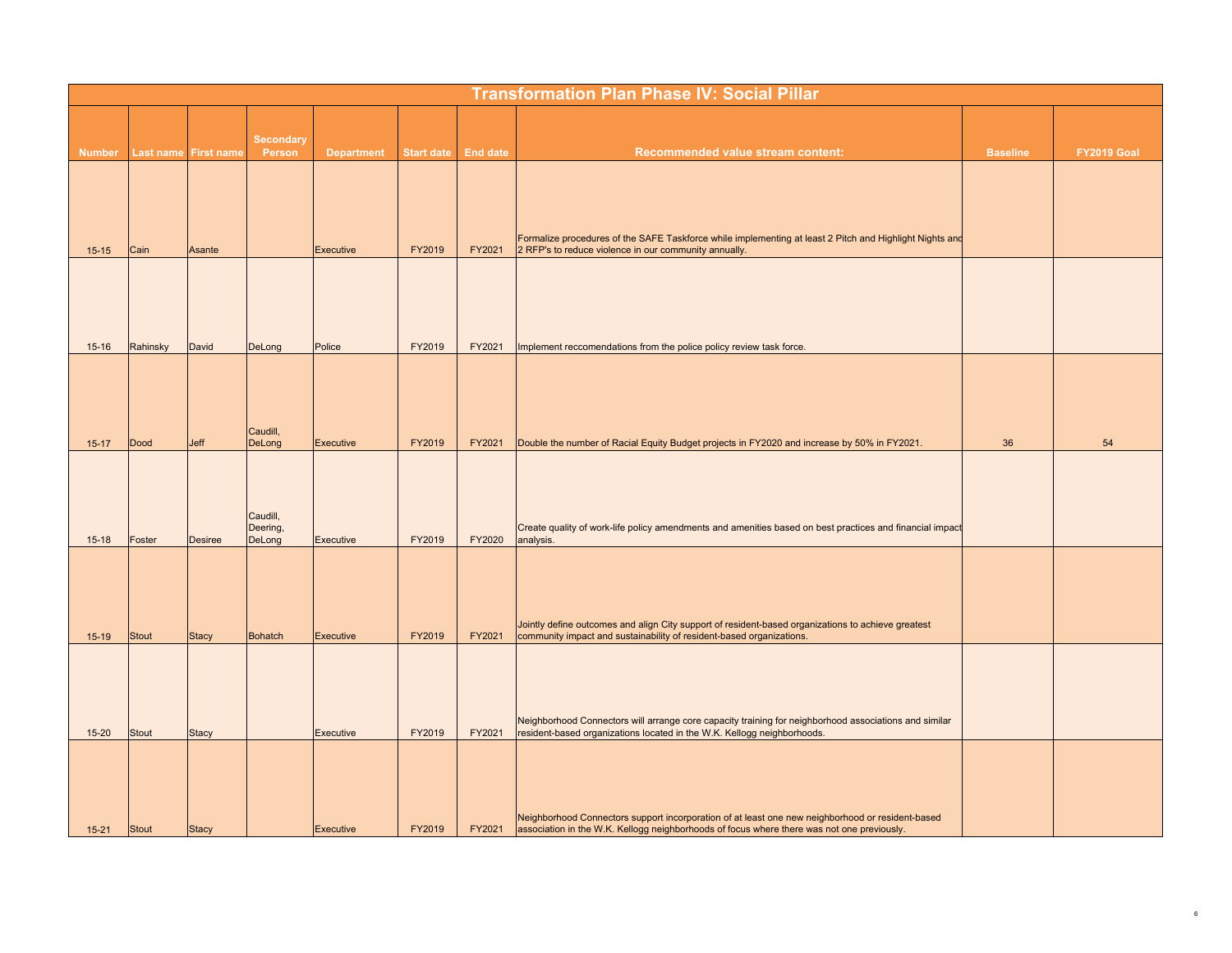|               |                  |                      |                            |                            |                   |                 | <b>Transformation Plan Phase IV: Social Pillar</b>                                                                                                                     |                 |                                         |
|---------------|------------------|----------------------|----------------------------|----------------------------|-------------------|-----------------|------------------------------------------------------------------------------------------------------------------------------------------------------------------------|-----------------|-----------------------------------------|
|               |                  |                      |                            |                            |                   |                 |                                                                                                                                                                        |                 |                                         |
| <b>Number</b> |                  | Last name First name | <b>Secondary</b><br>Person | <b>Department</b>          | <b>Start date</b> | <b>End date</b> | Recommended value stream content:                                                                                                                                      | <b>Baseline</b> | <b>FY2019 Goal</b>                      |
|               |                  |                      |                            |                            |                   |                 |                                                                                                                                                                        |                 |                                         |
|               |                  |                      |                            |                            |                   |                 |                                                                                                                                                                        |                 |                                         |
|               |                  |                      |                            |                            |                   |                 | Engage communities and residents on energy and water efficiency programs available and partner with                                                                    |                 |                                         |
| $15 - 22$     | <b>Sutter</b>    | Alison               |                            | <b>Executive</b>           | FY2019            | FY2019          | utilities to ensure low-income and people of color are informed about programs. Partner with fire safety<br>home assessments and home improvement organizational work. |                 | 3 engagement activities                 |
|               |                  |                      |                            |                            |                   |                 |                                                                                                                                                                        |                 |                                         |
|               |                  |                      |                            |                            |                   |                 |                                                                                                                                                                        |                 |                                         |
|               |                  |                      |                            |                            |                   |                 |                                                                                                                                                                        |                 |                                         |
| $15 - 23$     | <b>Sutter</b>    | Alison               | DeLong                     | Executive                  | FY2019            | FY2021          | Create a social responsibility strategy for the City for inclusion in the Sustainability Plan.                                                                         |                 |                                         |
|               |                  |                      |                            |                            |                   |                 |                                                                                                                                                                        |                 |                                         |
|               |                  |                      |                            |                            |                   |                 |                                                                                                                                                                        |                 |                                         |
|               |                  |                      |                            |                            |                   |                 |                                                                                                                                                                        |                 |                                         |
| $15 - 24$     | Caudill          | Patti                | Coronado                   | <b>Human Resources</b>     | FY2019            | FY2021          | Extend REAL Cohort training on Race and Equity to 60 additional City staff members each year.                                                                          | 60              | 60                                      |
|               |                  |                      |                            |                            |                   |                 |                                                                                                                                                                        |                 |                                         |
|               |                  |                      |                            |                            |                   |                 |                                                                                                                                                                        |                 |                                         |
|               |                  |                      |                            |                            |                   |                 | Identify minimum training standards for all city employees. Increase percentage of employees trained on                                                                |                 |                                         |
| $15 - 25$     | Coronado         | Frank                | Caudill                    | <b>Human Resources</b>     | FY2019            | FY2020          | cultural competence, racial equity, mental well-being, and implicit bias training annually and establish<br>quantitative goal for future increases.                    |                 |                                         |
|               |                  |                      |                            |                            |                   |                 |                                                                                                                                                                        |                 |                                         |
|               |                  |                      |                            |                            |                   |                 |                                                                                                                                                                        |                 |                                         |
|               |                  |                      |                            | <b>Human Resources</b>     |                   |                 |                                                                                                                                                                        |                 |                                         |
| $15 - 26$     | Foster           | <b>Desiree</b>       |                            | Administrative<br>Services | FY2019            | FY2019          | Identify and take steps to remove barriers to employment by transforming Civil Service Exams.                                                                          |                 | <b>Transform Civil Service</b><br>Exams |
|               |                  |                      |                            |                            |                   |                 |                                                                                                                                                                        |                 |                                         |
|               |                  |                      |                            |                            |                   |                 |                                                                                                                                                                        |                 |                                         |
|               |                  |                      |                            |                            |                   |                 |                                                                                                                                                                        |                 |                                         |
| $15 - 27$     | <b>Hitchcock</b> | Anita                | <b>Ross</b>                | <b>Law Department</b>      | FY2019            | FY2021          | Establish a Community Justice Initiative, which offers alternative solutions to address crime and effect<br>change in the offender and in the community.               |                 |                                         |
|               |                  |                      |                            |                            |                   |                 |                                                                                                                                                                        |                 |                                         |
|               |                  |                      |                            |                            |                   |                 |                                                                                                                                                                        |                 |                                         |
|               |                  |                      |                            |                            |                   |                 |                                                                                                                                                                        |                 |                                         |
| $15 - 28$     | <b>Hitchcock</b> | Anita                | <b>Batzer</b>              | <b>Law Department</b>      | FY2019            | FY2021          | Conduct a review of City Commission Policies, Administrative Policies and Department Policies to Ensure<br>Equitable Outcomes.                                         |                 |                                         |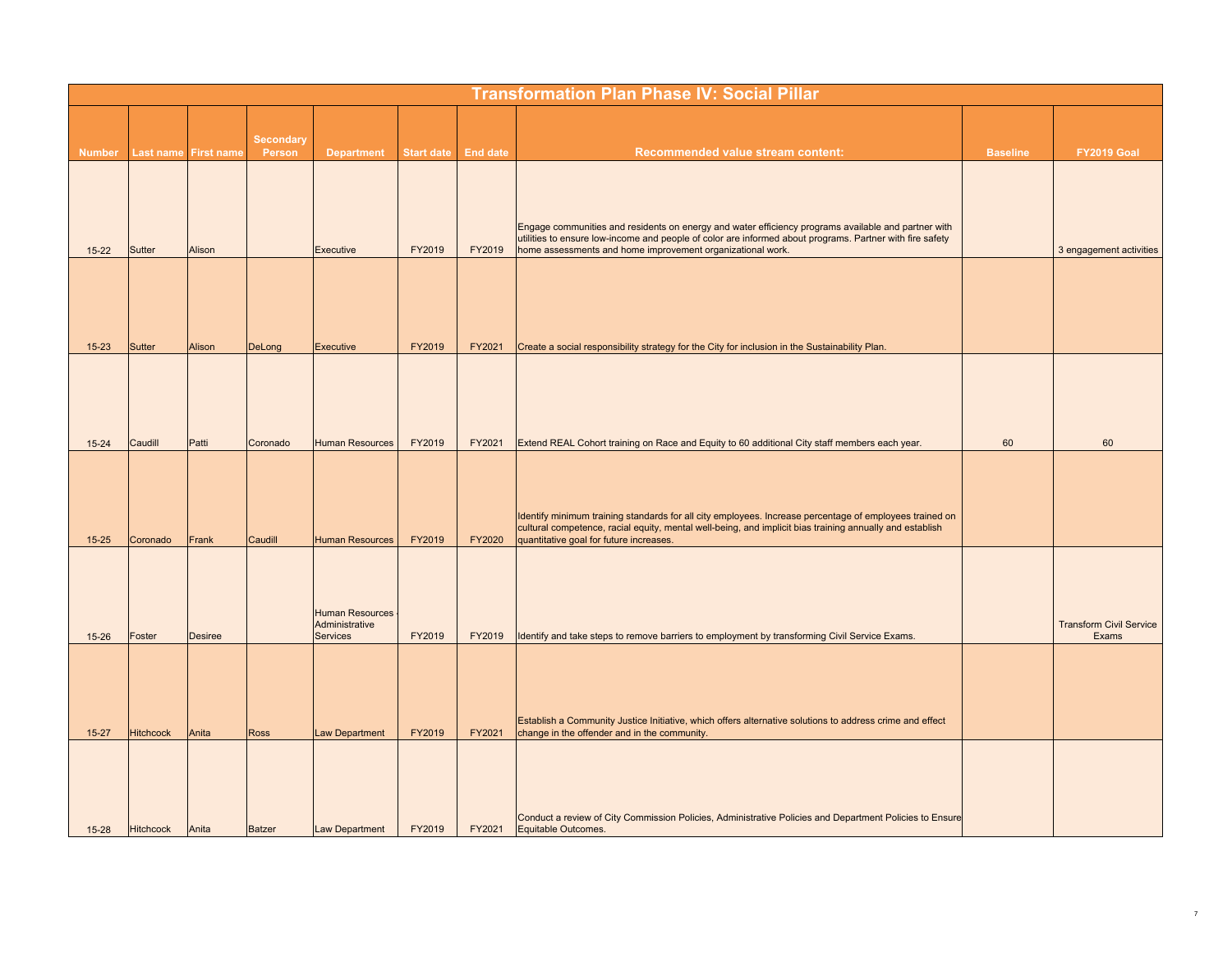|               | <b>Transformation Plan Phase IV: Social Pillar</b> |       |                            |                             |                   |                 |                                                                                                                                                                                                           |                     |                         |  |  |  |  |
|---------------|----------------------------------------------------|-------|----------------------------|-----------------------------|-------------------|-----------------|-----------------------------------------------------------------------------------------------------------------------------------------------------------------------------------------------------------|---------------------|-------------------------|--|--|--|--|
| <b>Number</b> | Last name First name                               |       | <b>Secondary</b><br>Person | <b>Department</b>           | <b>Start date</b> | <b>End date</b> | Recommended value stream content:                                                                                                                                                                         | <b>Baseline</b>     | FY2019 Goal             |  |  |  |  |
|               |                                                    |       |                            |                             |                   |                 |                                                                                                                                                                                                           |                     |                         |  |  |  |  |
| $15 - 29$     | <b>Hitchcock</b>                                   | Anita | Rewa                       | <b>Law Department</b>       | FY2020            | FY2021          | After completing the work of the Police Policy and Procedure Taskforce and reviewing best practices,<br>evaluate the need to hire a consultant to study the disparity of arrest rates for certain crimes. |                     |                         |  |  |  |  |
|               |                                                    |       |                            |                             |                   |                 |                                                                                                                                                                                                           |                     |                         |  |  |  |  |
| $15 - 30$     | Heemstra                                           | Lynn  |                            | Our Community's<br>Children | FY2019            | FY2021          | With To College, Through College, increase postsecondary degree attainment for persons of color and<br>first generation college students from Grand Rapids Public Schools from 18% to 40% by 2025.        | 18%                 |                         |  |  |  |  |
| $15 - 31$     | Rahinsky                                           | David |                            | Police                      | FY2019            | FY2021          | Implement the recommendations of the Police Policy and Procedure Task Force.                                                                                                                              |                     |                         |  |  |  |  |
| $15-32$       | Rahinsky                                           | David |                            | Police                      | FY2019            | FY2019          | Investigate methods of measuring community sentiment regarding community and police relations.                                                                                                            |                     | Investigation completed |  |  |  |  |
| $15 - 33$     | Rahinsky                                           | David | Stout                      | Police                      | FY2019            | <b>FY2020</b>   | In conjunction with the community, design and implement an evidence-based violence reduction plan.                                                                                                        |                     |                         |  |  |  |  |
| $15 - 34$     | Rahinsky                                           | David | DeLong                     | Police                      | FY2019            | FY2020          | Invest in next version of Community Policing and citizen engagement capacity to improve community and<br>police relation outcomes.                                                                        | 17 Officers/ 2 Sgts |                         |  |  |  |  |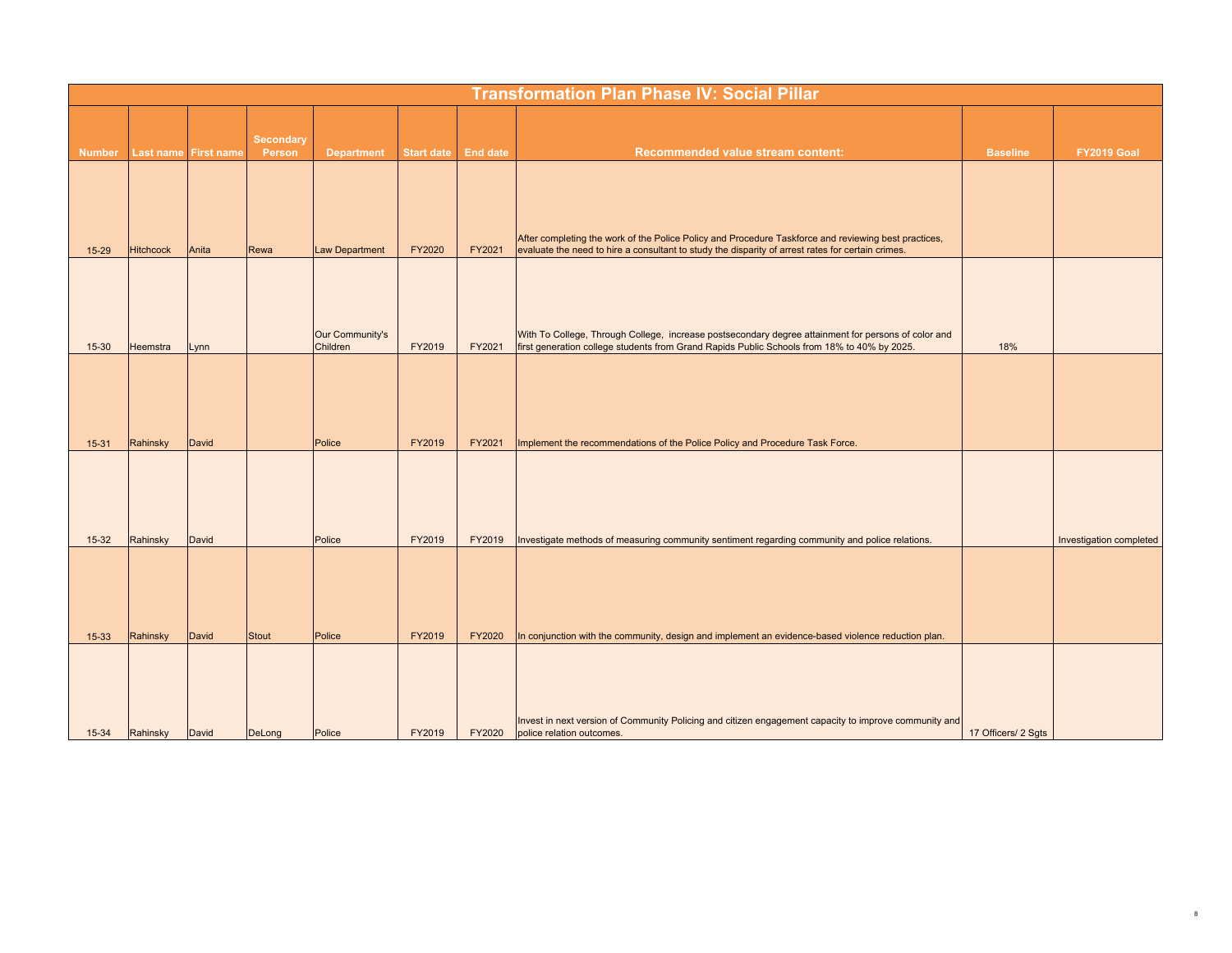|               |                |                   |                               |                                  |                   |                 | <b>Transformation Plan Phase IV: Environment Pillar</b>                                                                                                                                                                                                                                                                                                                                                                                                                                                                                                                                                                                      |                 |             |
|---------------|----------------|-------------------|-------------------------------|----------------------------------|-------------------|-----------------|----------------------------------------------------------------------------------------------------------------------------------------------------------------------------------------------------------------------------------------------------------------------------------------------------------------------------------------------------------------------------------------------------------------------------------------------------------------------------------------------------------------------------------------------------------------------------------------------------------------------------------------------|-----------------|-------------|
| <b>Number</b> | Last name      | <b>First name</b> | <b>Secondary</b><br>Person    | <b>Department</b>                | <b>Start date</b> | <b>End date</b> | Recommended value stream content:                                                                                                                                                                                                                                                                                                                                                                                                                                                                                                                                                                                                            | <b>Baseline</b> | FY2019 Goal |
| $16 - 01$     | <b>Steffen</b> | Jay               | DeLong                        | Design &<br>Development          | FY2019            | FY2021          | Complete permitting phase and begin construction phase of River Restoration.                                                                                                                                                                                                                                                                                                                                                                                                                                                                                                                                                                 |                 |             |
| $16-02$       | Lunn           | <b>Mike</b>       |                               | Environmental<br><b>Services</b> | FY2019            | FY2021          | Complete construction and commissioning of biodigestion. Report twice per year on performance metrics,<br>including energy created. Build phosphorous recovery system to mitigate struvite due to new biodigestion<br>process.                                                                                                                                                                                                                                                                                                                                                                                                               |                 |             |
| $16 - 03$     | Sutter         | Alison            | Energy Team Executive         |                                  | FY2019            | FY2020          | Finalize a comprehensive energy plan for all municipal operations, including onsite renewable energy<br>generation opportunities. Measure and report on the City's FY2019 energy and greenhouse gas footprint<br>and create quantitative energy reduction goals for municipal operations.                                                                                                                                                                                                                                                                                                                                                    |                 |             |
| $16 - 04$     | Sutter         | Alison            |                               | Executive                        | FY2019            | FY2019          | Issue an RFP, a series of RFPs, or developmental agreements for installing renewable energy (solar,<br>wind, biomass, geothermal, CHP) at all appropriate city owned and operated facilities (Butterworth landfill,<br>parking lots/garages, Lake Michigan Filtration Plant, building rooftops, etc.).                                                                                                                                                                                                                                                                                                                                       |                 |             |
| $16 - 05$     | <b>Sutter</b>  | Alison            |                               | Executive                        | FY2019            | FY2021          | Create a policy roadmap for incentivizing building designers/owners/managers/operators/tenants to<br>achieve net zero carbon by 2050 via the Zero Cities Project. Have one city owned facility achieve net zero<br>carbon.                                                                                                                                                                                                                                                                                                                                                                                                                   |                 |             |
| 16-06         | Sutter         | Alison            | Lehman,<br>Naramore,<br>Wood  | Executive                        | FY2019            | FY2021          | Create a Climate Change Mitigation and Adaptation Plan in concern with the community that ties to the<br>City's comprehensive energy plan and includes revisions to the existing Grand Rapids Climate Resilience<br>Plan. The plan shall work in collaboration with emergency management, Mobile GR and economic<br>development, and shall assess disparate impacts of climate change born by communities of color and low<br>income communities and identify short term and long term projects, policies and plans that need to be<br>implemented to ensure the City's operations are accounting for anticipated impacts of climate change. |                 |             |
| $16-07$       | Reimer         | Gary              | <b>Energy Team Management</b> | <b>Facilities and Fleet</b>      | FY2019            | FY2020          | Finalize a comprehensive energy and carbon reduction plan for the City's fleet including quantitative goals<br>focused on reducing the carbon footprint of the fleet. The plan will evaluate the availability, environmental<br>and public health benefits, and financial implications of incorporating electric vehicles, transitioning some<br>vehicles from diesel to less carbon intensive fuels such as compressed natural gas, and other more<br>environmentally friendly fleet options.                                                                                                                                               |                 |             |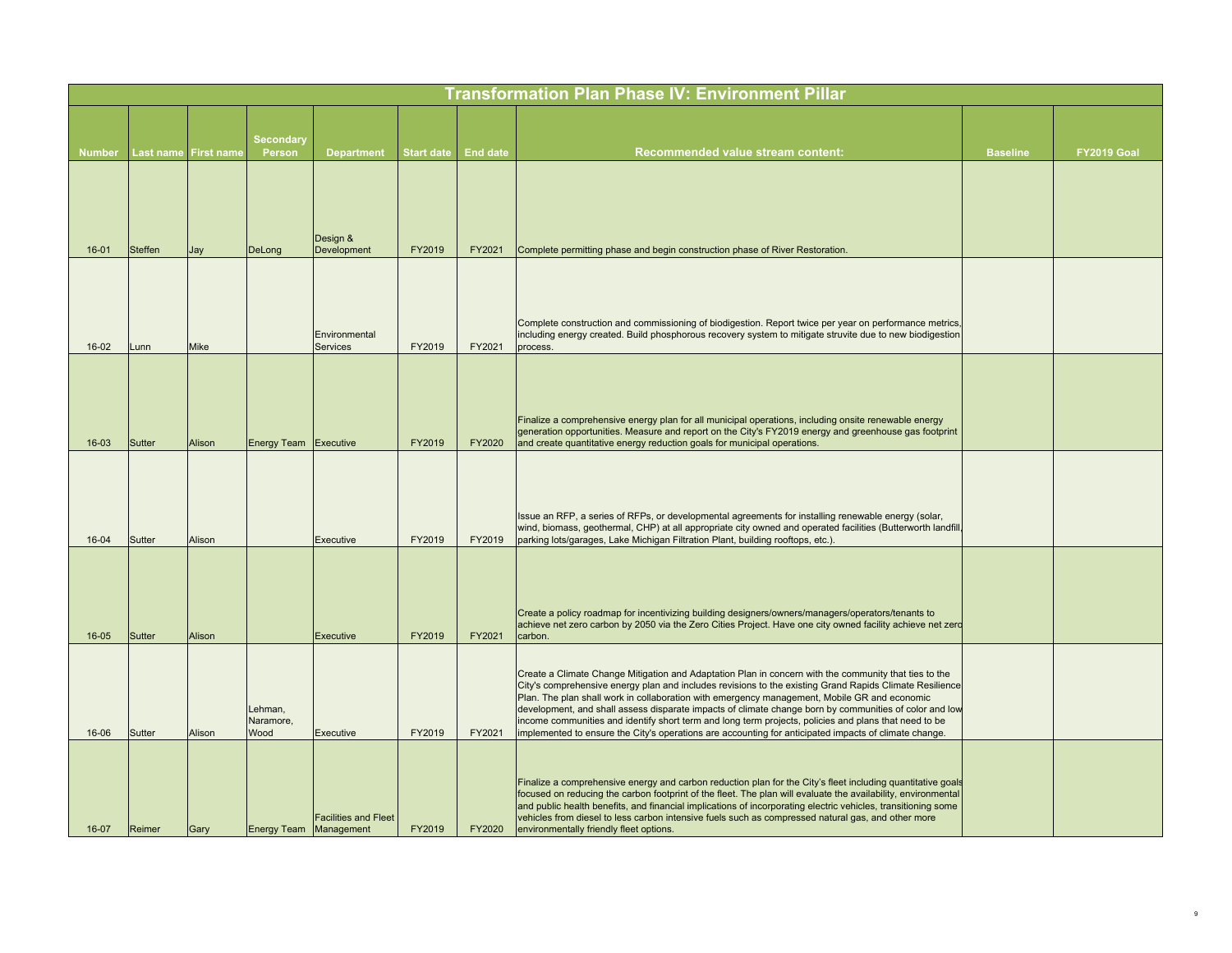|               |           |                      |                            |                         |                   |                 | <b>Transformation Plan Phase IV: Environment Pillar</b>                                                                                            |                                                                                 |                       |
|---------------|-----------|----------------------|----------------------------|-------------------------|-------------------|-----------------|----------------------------------------------------------------------------------------------------------------------------------------------------|---------------------------------------------------------------------------------|-----------------------|
|               |           |                      |                            |                         |                   |                 |                                                                                                                                                    |                                                                                 |                       |
| <b>Number</b> |           | Last name First name | <b>Secondary</b><br>Person | <b>Department</b>       | <b>Start date</b> | <b>End date</b> | <b>Recommended value stream content:</b>                                                                                                           | <b>Baseline</b>                                                                 | FY2019 Goal           |
| 16-08         | Naramore  | Josh                 |                            | Mobile GR               | FY2019            | FY2021          | Make progress toward 90% vehicle/10% other modeshare. Improve the City's bike score, walk score, and<br>transit score each by 5% by June 30, 2020. | Current walk score<br>55, bike score 35<br>and transit score 55                 |                       |
| 16-09         | Naramore  | Josh                 |                            | Mobile GR               | FY2019            | FY2019          | Develop up to 300 spaces in commuter lots in conjunction with the Silverline and LakerLine BRT routes.                                             | City built 292 space<br>facility near Wealthy<br>Silver line station in<br>2018 | 300                   |
| $16 - 10$     | Naramore  | Josh                 |                            | Mobile GR               | FY2019            | FY2019          | Implement the non-motorized master plan and bike plan, including a priority investment strategy to guide<br>five years of non-motorized projects.  |                                                                                 | Implement plan        |
| $16 - 11$     | Naramore  | Josh                 |                            | Mobile GR               | FY2019            | FY2020          | Consider investment in mode-shift strategies and infrastructure, including car and bike rental programs.                                           |                                                                                 |                       |
| $16 - 12$     | Naramore  | Josh                 |                            | <b>Mobile GR</b>        | FY2019            | FY2019          | Create and adopt a Vision Zero action plan.                                                                                                        |                                                                                 | Create and adopt plan |
| $16 - 13$     | Marquardt | David                |                            | Parks and<br>Recreation | FY2019            | FY2020          | Complete a programming study of the MLK Lodge to begin the examination of park lodges envisioned by<br>the Your City, Your Parks Plan.             |                                                                                 |                       |
| $16 - 14$     | Marquardt | David                |                            | Parks and<br>Recreation | FY2019            | FY2021          | Add 1.8 miles of riverfront trail between Leonard St and Ann St to complete a regional trail system<br>connection.                                 | 16.35 miles of<br>riverfront trail                                              |                       |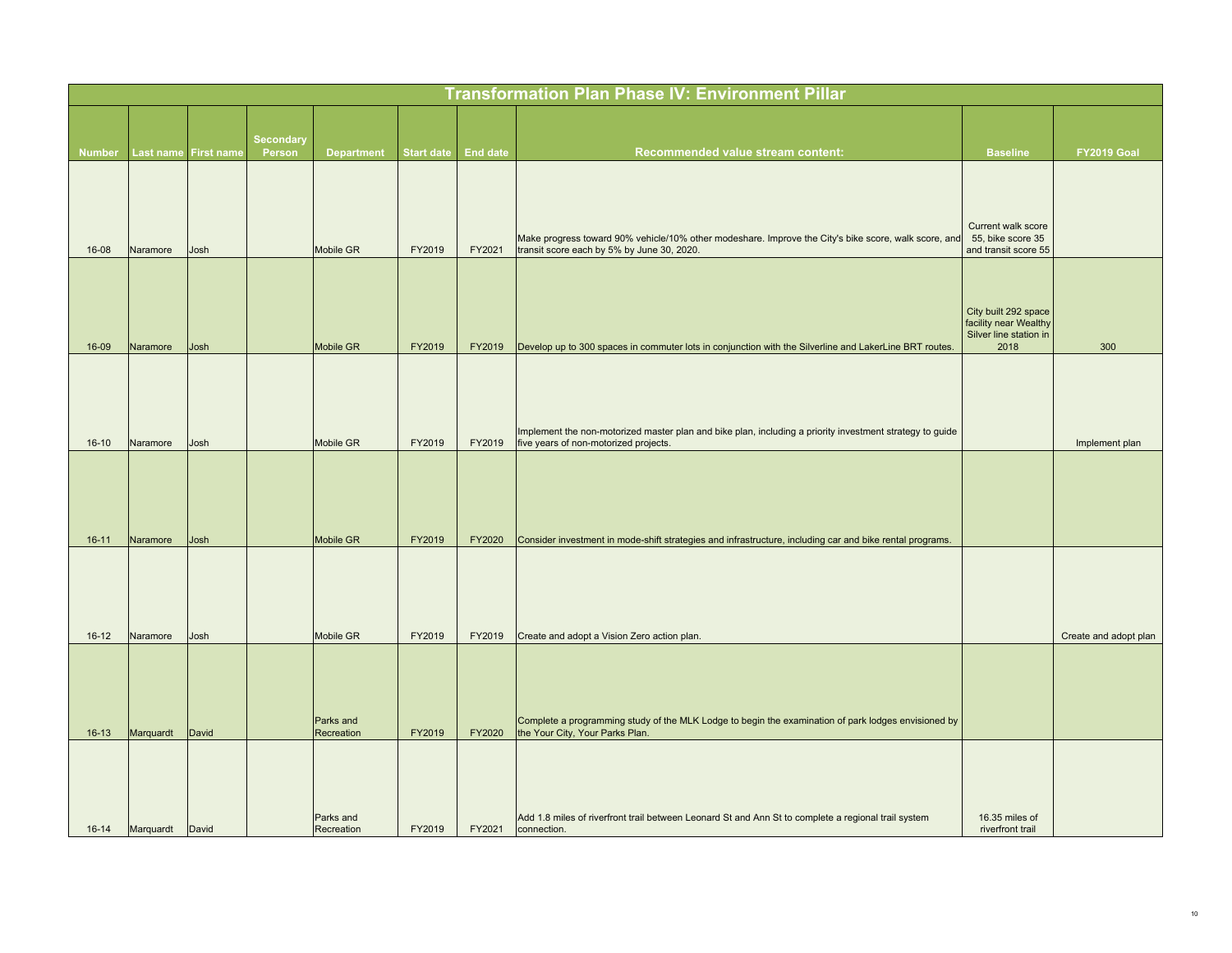|               |           |                      |                            |                                      |                   |                 | <b>Transformation Plan Phase IV: Environment Pillar</b>                                                                                                                                                                                                   |                                                                                                       |             |
|---------------|-----------|----------------------|----------------------------|--------------------------------------|-------------------|-----------------|-----------------------------------------------------------------------------------------------------------------------------------------------------------------------------------------------------------------------------------------------------------|-------------------------------------------------------------------------------------------------------|-------------|
| <b>Number</b> |           | Last name First name | <b>Secondary</b><br>Person | <b>Department</b>                    | <b>Start date</b> | <b>End date</b> | <b>Recommended value stream content:</b>                                                                                                                                                                                                                  | <b>Baseline</b>                                                                                       | FY2019 Goal |
| $16 - 15$     | Marquardt | David                |                            | <b>Parks and</b><br>Recreation       | FY2019            | FY2021          | Increase the proportion of the population within a 10-minute walk of a park in under-served and high-need<br>areas by 5% from the 2017 analysis.                                                                                                          | 77% of residents<br>with access to parks<br>within a 10-minute<br>walk in identified<br>neighborhoods |             |
| $16 - 16$     | Sulak     | Joe                  |                            | Parks and<br>Recreation              | FY2019            | FY2020          | Complete Phase II of the Tree Maintenance Plan.                                                                                                                                                                                                           |                                                                                                       |             |
| $16-17$       | Hurt      | James                | Sulak, Sutter              | <b>Public Services</b><br>Department | FY2019            | FY2020          | Transform use of Domtar operations including assessing organic waste management, environmentally<br>friendly alternatives for disposing of Urban Forest wood waste, and decreasing the amount of yard waste<br>being stored by 50% as compared to FY2018. | 40,000 yards stored                                                                                   |             |
| $16-18$       | Hurt      | James                |                            | <b>Public Services</b><br>Department | FY2019            | FY2020          | Increase current 55,000 recycling customers to 60,000 and reduce contamination of recycling by<br>providing 6 educational sessions for residents to improve the quality of recycled material to help reduce<br>the amount of waste going into landfills.  | 55,000 recycling<br>customers; 4<br>education<br>sessions/yr                                          |             |
| $16-19$       | Harran    | Dave                 |                            | Water                                | FY2019            | FY2021          | Reduce electricity consumption for water filtration and distribution system 5% from FY2018 by analyzing<br>SCADA data and adjusting controls to optimize electricity consumption.                                                                         | 2,545.72 kW/MG;<br>target goal of 1%<br>reduction each year,<br>equating to 2,520.27                  |             |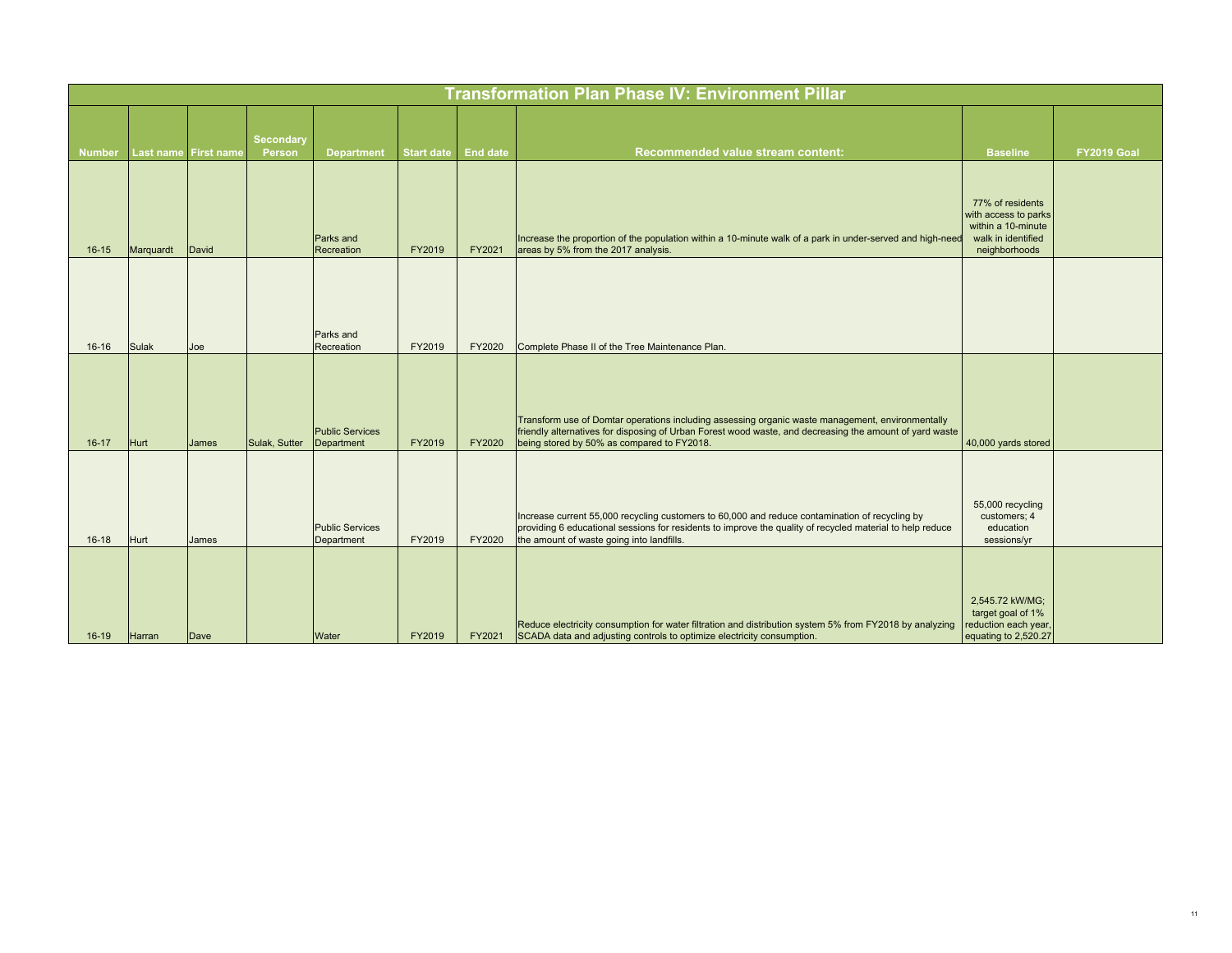|               |                         |                      |                            |                   |                   |                 | <b>Transformation Plan Phase IV: Governance Pillar</b>                                                                                                                                     |                 |                                                                         |
|---------------|-------------------------|----------------------|----------------------------|-------------------|-------------------|-----------------|--------------------------------------------------------------------------------------------------------------------------------------------------------------------------------------------|-----------------|-------------------------------------------------------------------------|
| <b>Number</b> |                         | Last name First name | <b>Secondary</b><br>Person | <b>Department</b> | <b>Start date</b> | <b>End date</b> | Recommended value stream content:                                                                                                                                                          | <b>Baseline</b> | FY2019 Goal                                                             |
|               |                         |                      |                            |                   |                   |                 |                                                                                                                                                                                            |                 |                                                                         |
| $17-01$       | Snow-<br><b>Buckner</b> | Amy                  | DeLong                     | Communications    | FY2019            | FY2020          | Implement the Strategic Communications Plan and a fully operational Office of Communications.                                                                                              |                 |                                                                         |
|               |                         |                      |                            |                   |                   |                 |                                                                                                                                                                                            |                 |                                                                         |
| $17-02$       | Snow-<br><b>Buckner</b> | Amy                  |                            | Communications    | FY2019            | FY2019          | Develop one city/one voice branding for all City departments and offices.                                                                                                                  |                 | Create a style guide                                                    |
| $17-03$       | Snow-<br><b>Buckner</b> | Amy                  | Digital Media<br>Manager   | Communications    | FY2019            | FY2019          | Use best practices to create a streamlined and coordinated social media presence while leveraging its<br>power to engage historically marginalized communities and the community at large. |                 | Create a Master<br>Calendar for social<br>media and a media<br>strategy |
| $17-04$       | Snow-<br><b>Buckner</b> | Amy                  |                            | Communications    | FY2019            | FY2021          | Evaluate and implement a periodic community sentiment survey in partnership with an existing effort or<br>independently.                                                                   |                 |                                                                         |
| 17-05         | Snow-<br><b>Buckner</b> | Amy                  | Cain                       | Communications    | FY2019            | FY2020          | Improve two-way communications with employees through development of new workplace<br>communications system.                                                                               |                 |                                                                         |
|               |                         |                      |                            |                   |                   |                 |                                                                                                                                                                                            |                 |                                                                         |
| 17-06         | Lueders                 | Ruth                 | Dood                       | Comptroller       | FY2020            | FY2021          | Evaluate centralization of accounts payable functions through an A3 and implement results.                                                                                                 |                 |                                                                         |
| $17-07$       | Lueders                 | <b>Ruth</b>          | Dood                       | Comptroller       | FY2019            | <b>FY2020</b>   | Evaluate timekeeping efficiencies through an A3 and implement results.                                                                                                                     |                 |                                                                         |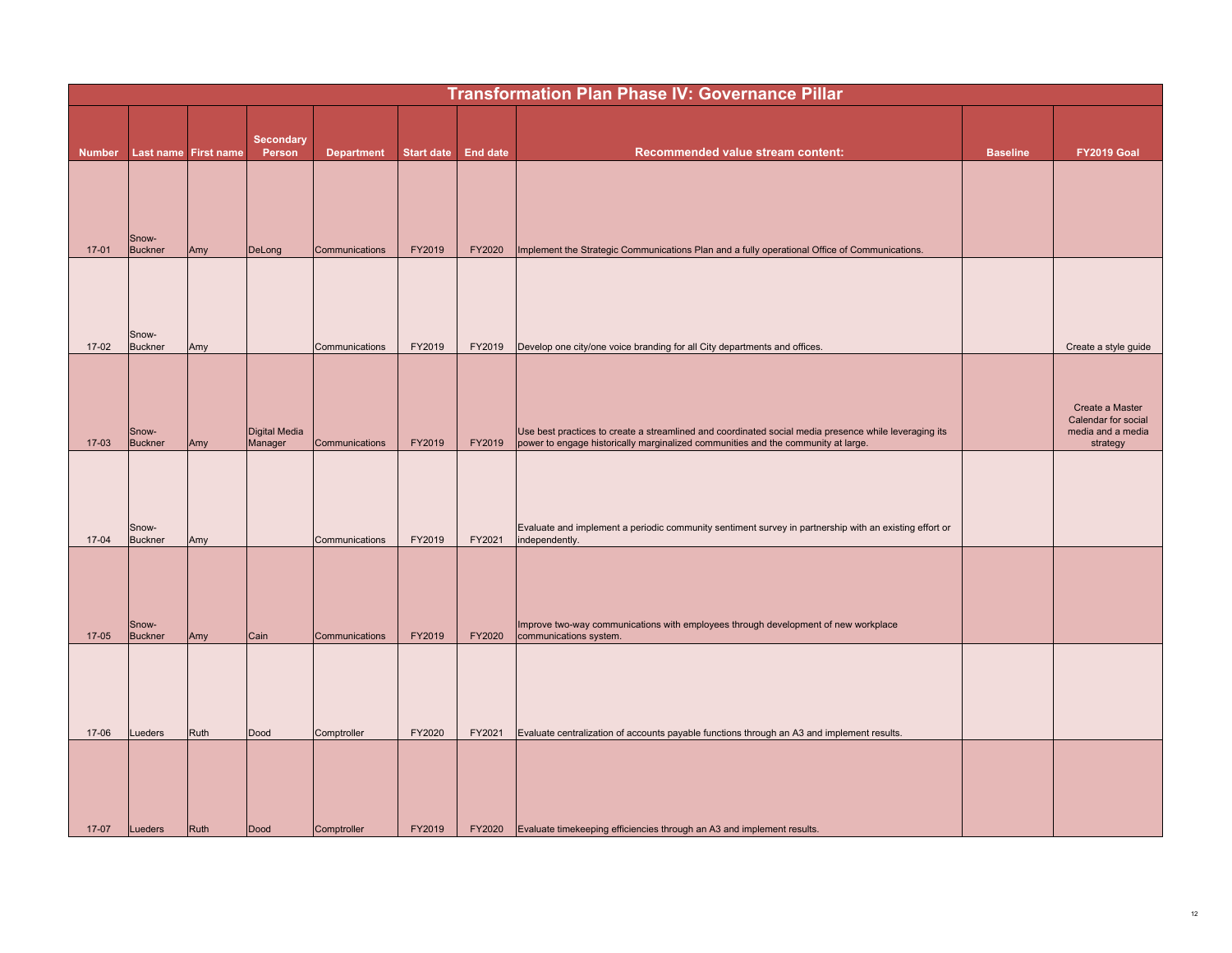|               | <b>Transformation Plan Phase IV: Governance Pillar</b> |                |                            |                                                             |                   |                 |                                                                                                                                                                                                                                                                                                                                |                                                               |             |  |  |  |
|---------------|--------------------------------------------------------|----------------|----------------------------|-------------------------------------------------------------|-------------------|-----------------|--------------------------------------------------------------------------------------------------------------------------------------------------------------------------------------------------------------------------------------------------------------------------------------------------------------------------------|---------------------------------------------------------------|-------------|--|--|--|
|               |                                                        |                |                            |                                                             |                   |                 |                                                                                                                                                                                                                                                                                                                                |                                                               |             |  |  |  |
|               |                                                        |                | <b>Secondary</b><br>Person |                                                             | <b>Start date</b> | <b>End date</b> | Recommended value stream content:                                                                                                                                                                                                                                                                                              | <b>Baseline</b>                                               | FY2019 Goal |  |  |  |
| <b>Number</b> | Last name First name                                   |                |                            | <b>Department</b>                                           |                   |                 |                                                                                                                                                                                                                                                                                                                                |                                                               |             |  |  |  |
| 17-08         | Glover                                                 | Becky Jo       | Thiel,<br>Oeverman         | <b>Customer Service</b>                                     | FY2019            | FY2019          | Continue engagement with What Works Cities to improve the City's ability to treat equity data as a<br>strategic asset to be used to provide reliable insights and provide better service to the community.<br>Quarterly add 10 new datasets to the open data repository for use by both internal and external<br>stakeholders. | 270 datasets but<br>only 106 have been<br>vetted at this time | 40          |  |  |  |
| 17-09         | Glover                                                 | Becky Jo       | Canfield                   | <b>Customer Service</b>                                     | FY2019            | FY2021          | Develop governance and standards for using business intelligence focused on creating operational<br>efficiency through access to real time data enabling staff to most effectively perform their job functions<br>and providing transparent data to the public.                                                                |                                                               |             |  |  |  |
| $17 - 10$     | Glover                                                 | Becky Jo       | Canfield                   | <b>Customer Service</b>                                     | FY2019            | FY2020          | Implement governance standards for document sharing and content management for enterprise-wide<br>solutions (e.g. CityWorks, ESRI GIS, ACCELA etc.), including a document sharing and content<br>management system for City Staff, and other similar cross-department enterprise systems.                                      |                                                               |             |  |  |  |
| $17 - 11$     | Glover                                                 | Becky Jo       |                            | Snow-Buckner Customer Service                               | FY2019            | FY2021          | Create governance and standards for customer-facing letters, bills and emails through community testing<br>and feedback in the development of the rewrite.                                                                                                                                                                     |                                                               |             |  |  |  |
| $17 - 12$     | Fleet                                                  | Mark           | Canfield                   | Design &<br>Development -<br><b>Building</b><br>Inspections | FY2019            | FY2021          | Achieve "Building Code Regulatory Agency" accreditation by the International Accreditation Service for<br>the Development Center and Building Inspections.                                                                                                                                                                     |                                                               |             |  |  |  |
| $17 - 13$     | Pfauth                                                 | <b>Kristin</b> | <b>DeVries</b>             | Engineering                                                 | FY2019            | FY2021          | Complete and integrate asset management plans for city assets based on asset management principles<br>and consideration of balance and distribution, outcomes from engagement, and coordination with other<br>projects.                                                                                                        |                                                               |             |  |  |  |
| $17 - 14$     | DeLong                                                 | Eric           | Dood                       | Executive                                                   | FY2019            | FY2021          | Continue to manage legacy costs including OPEB and Pension.                                                                                                                                                                                                                                                                    |                                                               |             |  |  |  |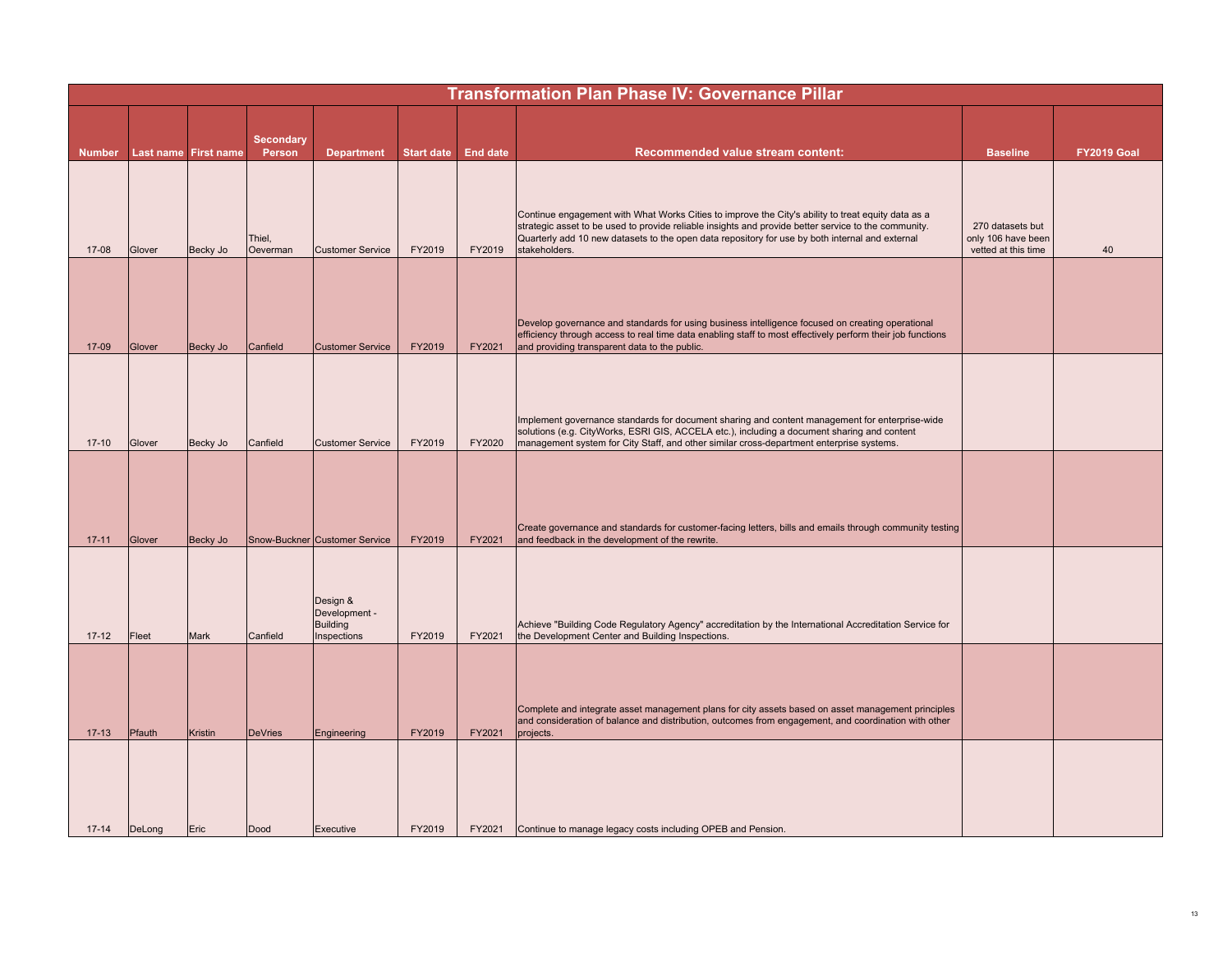|               | <b>Transformation Plan Phase IV: Governance Pillar</b> |                      |                  |                        |                   |                 |                                                                                                                                                                                                                                                                                                                                                                           |                                                                                                                                           |                                                                                                                                                    |  |  |  |
|---------------|--------------------------------------------------------|----------------------|------------------|------------------------|-------------------|-----------------|---------------------------------------------------------------------------------------------------------------------------------------------------------------------------------------------------------------------------------------------------------------------------------------------------------------------------------------------------------------------------|-------------------------------------------------------------------------------------------------------------------------------------------|----------------------------------------------------------------------------------------------------------------------------------------------------|--|--|--|
|               |                                                        |                      | <b>Secondary</b> |                        |                   |                 |                                                                                                                                                                                                                                                                                                                                                                           |                                                                                                                                           |                                                                                                                                                    |  |  |  |
| <b>Number</b> |                                                        | Last name First name | Person           | <b>Department</b>      | <b>Start date</b> | <b>End date</b> | <b>Recommended value stream content:</b>                                                                                                                                                                                                                                                                                                                                  | <b>Baseline</b>                                                                                                                           | FY2019 Goal                                                                                                                                        |  |  |  |
| $17 - 15$     | DeLong                                                 | Eric                 |                  | <b>Executive</b>       | FY2019            | FY2019          | Research and develop a proposed staff leadership structure to implement the REH Action Plan and<br>achieve the City's equity goals.                                                                                                                                                                                                                                       |                                                                                                                                           | Staff leadership structure<br>developed                                                                                                            |  |  |  |
| $17 - 16$     | Delong                                                 | Eric                 | Cain, Sutter     | Executive              | FY2019            | FY2021          | All departments/service groups shall complete a strategic plan covering FY2020 - FY2021 that includes:<br>measurable key performance indicators, outcomes and metrics; includes a racial equity lens policy<br>review; incorporates LEAN processes and asset management plans where appropriate; and aligns with<br>the Sustainability, Transformation, and Fiscal Plans. |                                                                                                                                           |                                                                                                                                                    |  |  |  |
| $17 - 17$     | DeLong                                                 | Eric                 |                  | Executive              | FY2019            | FY2021          | Reduce the general operating fund district court local subsidy by at least 50% from FY2018 levels.                                                                                                                                                                                                                                                                        | \$5,100,000                                                                                                                               |                                                                                                                                                    |  |  |  |
| $17 - 18$     | DeLong                                                 | Eric                 | Dood             | Executive              | FY2019            | FY2019          | Examine consolidated Police and Fire central dispatch with Kent County.                                                                                                                                                                                                                                                                                                   |                                                                                                                                           | <b>Examination completed</b>                                                                                                                       |  |  |  |
| $17 - 19$     | Sutter                                                 | Alison               | DeLong           | Executive              | FY2019            | FY2019          | Establish a capital budget evaluation process to rank requests based on environmental sustainability,<br>social responsibility, and balance and distribution criteria and report annually on outcomes.                                                                                                                                                                    |                                                                                                                                           | <b>Evaluation process</b><br>established                                                                                                           |  |  |  |
| $17 - 20$     | Sutter                                                 | Alison               |                  | Executive              | FY2019            | FY20202         | Leverage the Sustainability and Energy Advisory Committees, Community Sustainability Partnership,<br>Good for Grand Rapids Campaign and other partners to educate and engage citizens on how<br>environmental sustainability intersects with other City and Commission priorities.                                                                                        |                                                                                                                                           |                                                                                                                                                    |  |  |  |
| $17 - 21$     | Lehman                                                 | John                 | Cain             | <b>Fire Department</b> | FY2019            | FY2019          | Evaluate and update the Emergency Management relationship with Kent County. Ensure that 100% of city<br>employees involved in the National Incident Management System complete their certifications and training<br>to ensure adequate staff preparedness on an annual basis. Maintain emergency preparedness readiness<br>across all systems.                            | 83.6% (117/140)<br>have NIMS 100, 200,<br>and 700 level<br>training,<br>and<br>85.7% (120/140)<br>have NIMS 300 and<br>400 level training | 100% of the people<br>identified on the incident<br>command center org.<br>chart will obtain NIMS<br>100, 200, 300, 400, and<br>700 level training |  |  |  |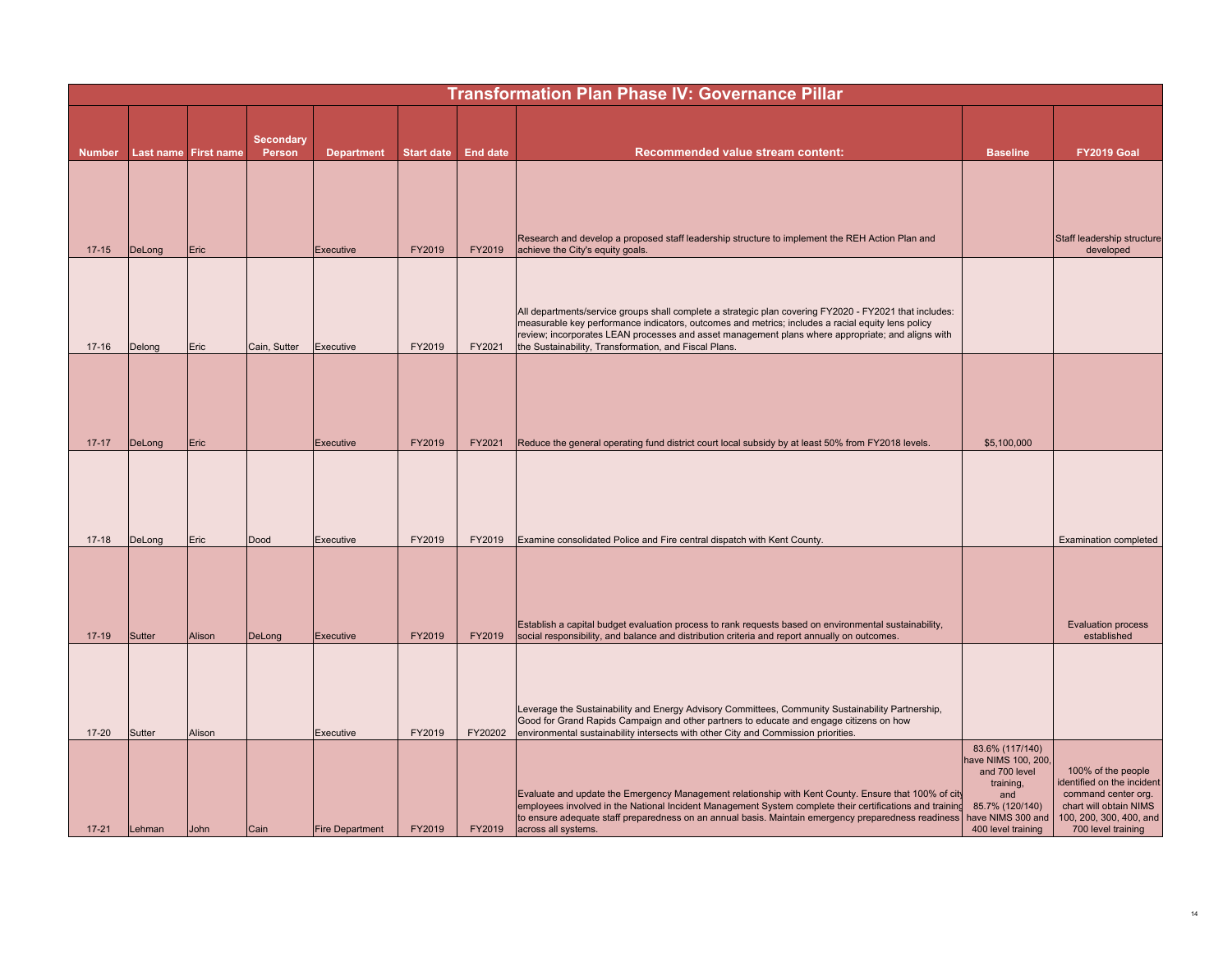|               | <b>Transformation Plan Phase IV: Governance Pillar</b> |                      |                  |                              |                   |                 |                                                                                                                                                                                                                                                                 |                                                                                                                                            |                                                                                                                                                                       |  |  |  |
|---------------|--------------------------------------------------------|----------------------|------------------|------------------------------|-------------------|-----------------|-----------------------------------------------------------------------------------------------------------------------------------------------------------------------------------------------------------------------------------------------------------------|--------------------------------------------------------------------------------------------------------------------------------------------|-----------------------------------------------------------------------------------------------------------------------------------------------------------------------|--|--|--|
|               |                                                        |                      |                  |                              |                   |                 |                                                                                                                                                                                                                                                                 |                                                                                                                                            |                                                                                                                                                                       |  |  |  |
|               |                                                        |                      | <b>Secondary</b> |                              |                   |                 |                                                                                                                                                                                                                                                                 |                                                                                                                                            |                                                                                                                                                                       |  |  |  |
| <b>Number</b> |                                                        | Last name First name | Person           | <b>Department</b>            | <b>Start date</b> | <b>End date</b> | Recommended value stream content:                                                                                                                                                                                                                               | <b>Baseline</b>                                                                                                                            | <b>FY2019 Goal</b>                                                                                                                                                    |  |  |  |
|               |                                                        |                      |                  |                              |                   |                 |                                                                                                                                                                                                                                                                 |                                                                                                                                            |                                                                                                                                                                       |  |  |  |
| $17 - 22$     | Lehman                                                 | <b>John</b>          | Cain             | <b>Fire Department</b>       | FY2019            | FY2019          | Convene a group of stakeholders to develop strategies to reduce the number of super-user emergency<br>medical service incidents by 10%.                                                                                                                         |                                                                                                                                            | Complete an A3 process<br>to define the problem<br>and develop<br>countermeasures                                                                                     |  |  |  |
|               |                                                        |                      |                  |                              |                   |                 |                                                                                                                                                                                                                                                                 |                                                                                                                                            |                                                                                                                                                                       |  |  |  |
| $17 - 23$     | Dood                                                   | Jeff                 |                  | <b>Fiscal Services</b>       | FY2019            | FY2020          | Achieve general operating fund operational savings by establishing and meeting annual and 5-year<br>departmental budget targets that align ongoing revenues with ongoing expenditures with a goal of creating<br>annualized operational savings of 1% per year. | \$142,934,100                                                                                                                              | \$147,380,956                                                                                                                                                         |  |  |  |
|               |                                                        |                      |                  |                              |                   |                 |                                                                                                                                                                                                                                                                 |                                                                                                                                            |                                                                                                                                                                       |  |  |  |
| $17 - 24$     | Dood                                                   | Jeff                 |                  | <b>Fiscal Services</b>       | FY2019            | FY2021          | Achieve upgraded general obligation and revenue bond credit ratings from 2018 levels.                                                                                                                                                                           | AA                                                                                                                                         |                                                                                                                                                                       |  |  |  |
| $17 - 25$     | Coronado                                               | Frank                |                  | <b>Human Resources</b>       | FY2019            | FY2021          | Create professional development plans for 20% of all staff annually. Implement a Learning Management<br>System.                                                                                                                                                 | $0\%$                                                                                                                                      | The LMS system should<br>be implemented by this<br>fall. This will assist in<br>creating professional<br>development<br>opportunites for 20% of<br>all staff annually |  |  |  |
| $17 - 26$     | Foster                                                 | <b>Desiree</b>       | <b>Jelks</b>     | <b>Human Resources</b>       | FY2019            | FY2021          | Develop and implement a comprehensive plan on skill trades to address the 30% recruitment deficit and<br>to increase recruit and retain in skill trades by 10% a year to eliminate the deficit.                                                                 | Currently 14 vacant<br>positions; 30%<br>reduction of vacancy<br>target should occur<br>over the next 3 years<br>(rate of 10%<br>annually) |                                                                                                                                                                       |  |  |  |
|               |                                                        |                      |                  |                              |                   |                 |                                                                                                                                                                                                                                                                 |                                                                                                                                            |                                                                                                                                                                       |  |  |  |
| $17 - 27$     | <b>Jelks</b>                                           | Mari Beth            | Caudill          | <b>Human Resources</b>       | FY2019            | FY2019          | Finalize a written succession plan.                                                                                                                                                                                                                             |                                                                                                                                            | Plan completed                                                                                                                                                        |  |  |  |
| $17 - 28$     | <b>Jelks</b>                                           | Mari Beth            |                  | Snow-Buckner Human Resources | FY2019            | FY2021          | Conduct an internal City staff perception survey and a strategic plan based on the results, including<br>assigned accountability for improved results.                                                                                                          |                                                                                                                                            | Internal staff perception<br>survey and strategic plan<br>develpoment completed.                                                                                      |  |  |  |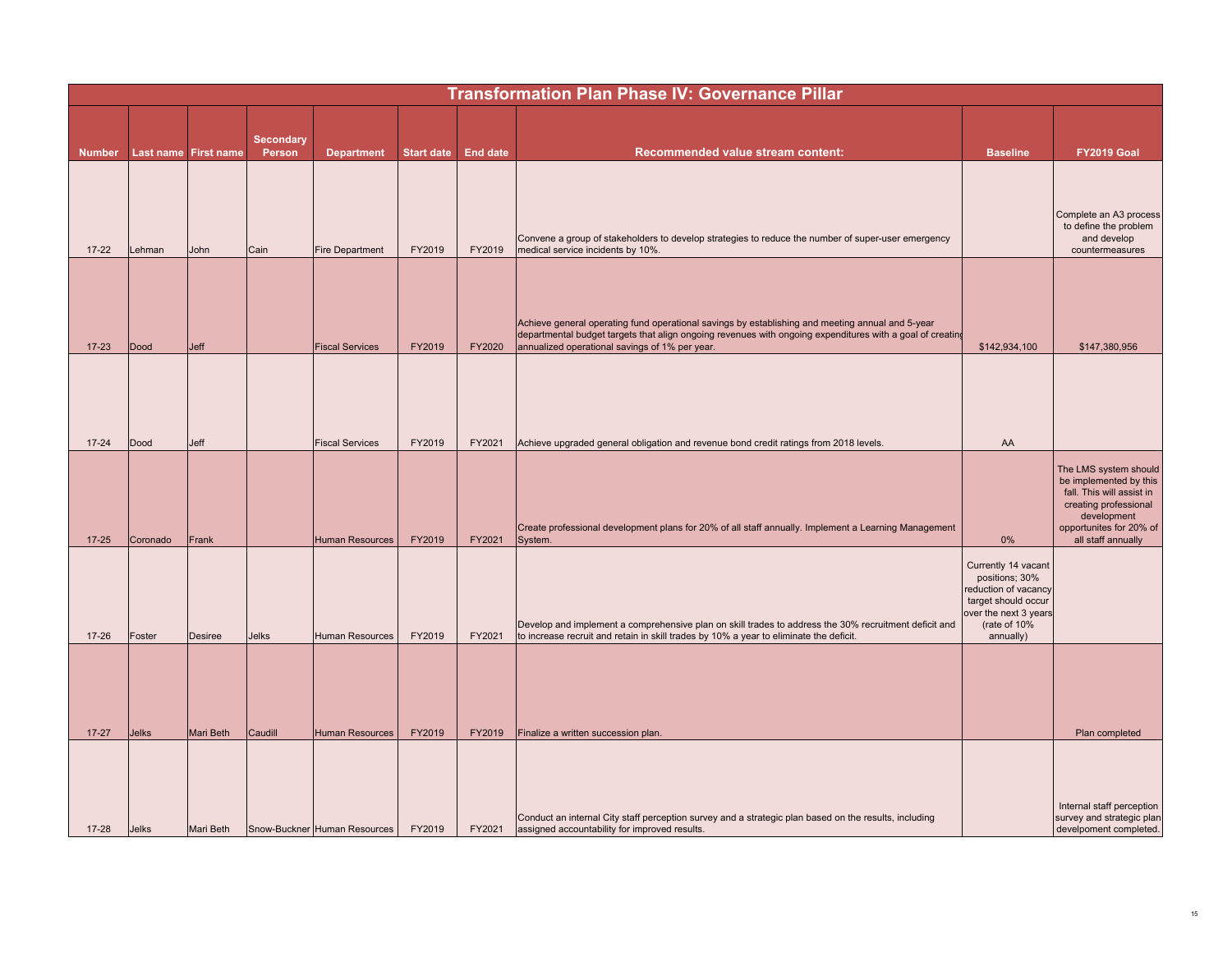|               | <b>Transformation Plan Phase IV: Governance Pillar</b> |                      |                            |                                                      |                   |                                                                    |                                                                                                                                                                                                                                                                          |                                            |                                                       |  |  |  |
|---------------|--------------------------------------------------------|----------------------|----------------------------|------------------------------------------------------|-------------------|--------------------------------------------------------------------|--------------------------------------------------------------------------------------------------------------------------------------------------------------------------------------------------------------------------------------------------------------------------|--------------------------------------------|-------------------------------------------------------|--|--|--|
| <b>Number</b> |                                                        | Last name First name | <b>Secondary</b><br>Person | <b>Department</b>                                    | <b>Start date</b> | <b>End date</b>                                                    | Recommended value stream content:                                                                                                                                                                                                                                        | <b>Baseline</b>                            | FY2019 Goal                                           |  |  |  |
| $17 - 29$     | Foster                                                 | <b>Desiree</b>       | <b>Jelks</b>               | <b>Human Resources</b><br>Administrative<br>Services | FY2019            | FY2020                                                             | Report quarterly on hiring time from time of requisition to time of hire, retention, retirements, and other key<br>personnel metrics.                                                                                                                                    |                                            |                                                       |  |  |  |
| $17 - 30$     | Foster                                                 | <b>Desiree</b>       |                            | <b>Human Resources</b><br>Administrative<br>Services | FY2019            | FY2019                                                             | Formalize in writing and process the mission and aspects of the Grow Your Own initiative while<br>measuring the number of employees that are hired and promoted through the Initiative.                                                                                  |                                            | Formalize the program<br>and measure<br>participation |  |  |  |
| $17 - 31$     | Foster                                                 | <b>Desiree</b>       | <b>Jelks</b>               | <b>Human Resources</b><br>Administrative<br>Services | FY2019            | FY2019                                                             | Implement recommendations from the Civil Service Board that create flexibility in job assignments and<br>compensation, including expanded Subject Matter Expert (SME) compensation (bilingual capacity,<br>software practice leader, financial management system, etc.). |                                            | Reccommendations<br>implemented                       |  |  |  |
| $17-32$       | <b>Hitchcock</b>                                       | Anita                | Rewa                       | Law Department                                       | FY2019            | FY2020                                                             | Evaluate and establish protocols for outside legal services.                                                                                                                                                                                                             |                                            |                                                       |  |  |  |
| $17 - 33$     | Naramore                                               | Josh                 |                            | Mobile GR                                            | FY2019            | FY2020                                                             | Improve 50 bus stops per year throughout the City.                                                                                                                                                                                                                       |                                            | 50                                                    |  |  |  |
| $17 - 34$     | Marquardt                                              | David                |                            | Parks and<br>Recreation                              | FY2019            | Other: FY22<br>Aligns with<br>Parks and<br>Recreation<br>Strategic | Increase the level of maintenance of parks facilities so that 60% of parks are at a level B, as defined by<br>Master Plan the National Recreation and Parks Association or other identified indicators.                                                                  | 15.4% of parks are<br>currently at Level B |                                                       |  |  |  |
| $17 - 35$     | Rahinsky                                               | David                |                            | Police                                               | FY2019            | FY2021                                                             | At least annually make Grand Rapids law enforcement data available publicly in a format that<br>disaggregates information by race, age, and gender to discern trends, support equitable policing and<br>increases trust.                                                 |                                            | Report data publically                                |  |  |  |